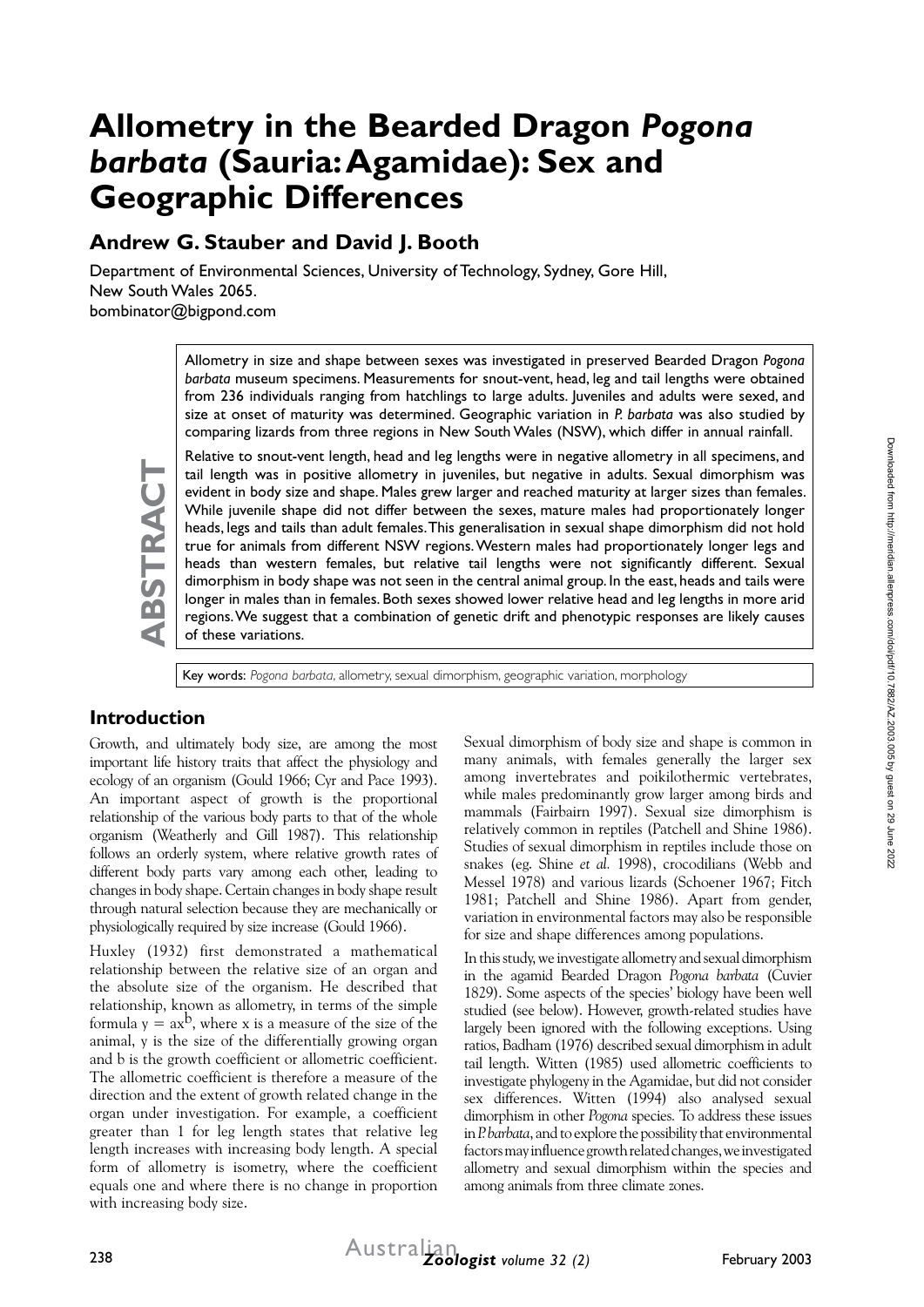

Figure 1 Adult *Pogona barbata* basking on a log (Moonbi Ranges, NSW)(Photo: A. Stauber).

## **Museum Specimens Examined**

The entire collection of preserved *P. barbata* specimens at the Australian Museum in Sydney, Australia, was inspected. We took data from all the animals that could be reliably measured and sexed, and whose identity was unambiguous ( $n = 236$ ).

#### **Morphometric Measurements**

Four measurements were recorded. 1) Head lengths (HL: tip of snout to lateral tip of extra-collumela) were recorded to 0.1 mm using dial callipers. 2) Snout-vent lengths (SVL) and 3) tail lengths (TL) were measured by pressing the animal against a 30 cm bench-mounted metal ruler. Animals with signs of broken tails were excluded. A



Figure 3 Size class distribution of male and female *Pogona barbata* museum specimens (size class range = 10 mm).

## **Materials and methods**

#### **Biology of the Eastern Bearded Dragon** *Pogona barbata*

*Pogona barbata* of the family Agamidae (Sauria) is a conspicuous lizard of variable colour with a maximum snout-vent length of 25 cm (Figure 1) (Badham 1976). The head and body are heavily built and depressed, and the body is covered in keeled scales of two distinct sizes. The distensible throat is covered in enlarged, often dark spines, and gives the species its common name. The species occurs in the east of the Australian mainland excluding Cape York Peninsula and most of Victoria. The lizard is semi-arboreal and often basks on top of stumps and fence posts (Cogger 1994). Food items include insects and flowers (Cogger 1994). The species is oviparous and females dig burrows in which they lay 15 - 31 eggs (Greer 1989). Social behaviour (Brattstrom 1971) and temperature regulation by physiological (Bartholomew and Tucker 1963), and behavioural means (Lee and Badham 1963; Bradshaw and Main 1968) are well documented.

second metal ruler was mounted perpendicularly to the edge of the bench, the zero mark in line with the edge. 4) Hind leg lengths (LL) were obtained by holding the animal upright and by pressing the base of the tail against the edge of the bench. The hind leg was then gently stretched along the ruler and the distance to the base of the claw on the fourth toe was recorded. Measurements obtained by ruler were estimated to the nearest 0.5 mm.

#### **Maturity and Sex Determination**

Sex and state of maturity were determined by inspecting the gonads through a short lateral incision along the posterior flank. A binocular dissecting microscope was used to inspect small specimens. Males were classed as sexually mature if they had thick convoluted efferent ducts, or large, turgid testes; and females were rated as mature if they had thick oviducts, contained eggs or had ovarian follicles > 5 mm diameter (Witten and Coventry 1990).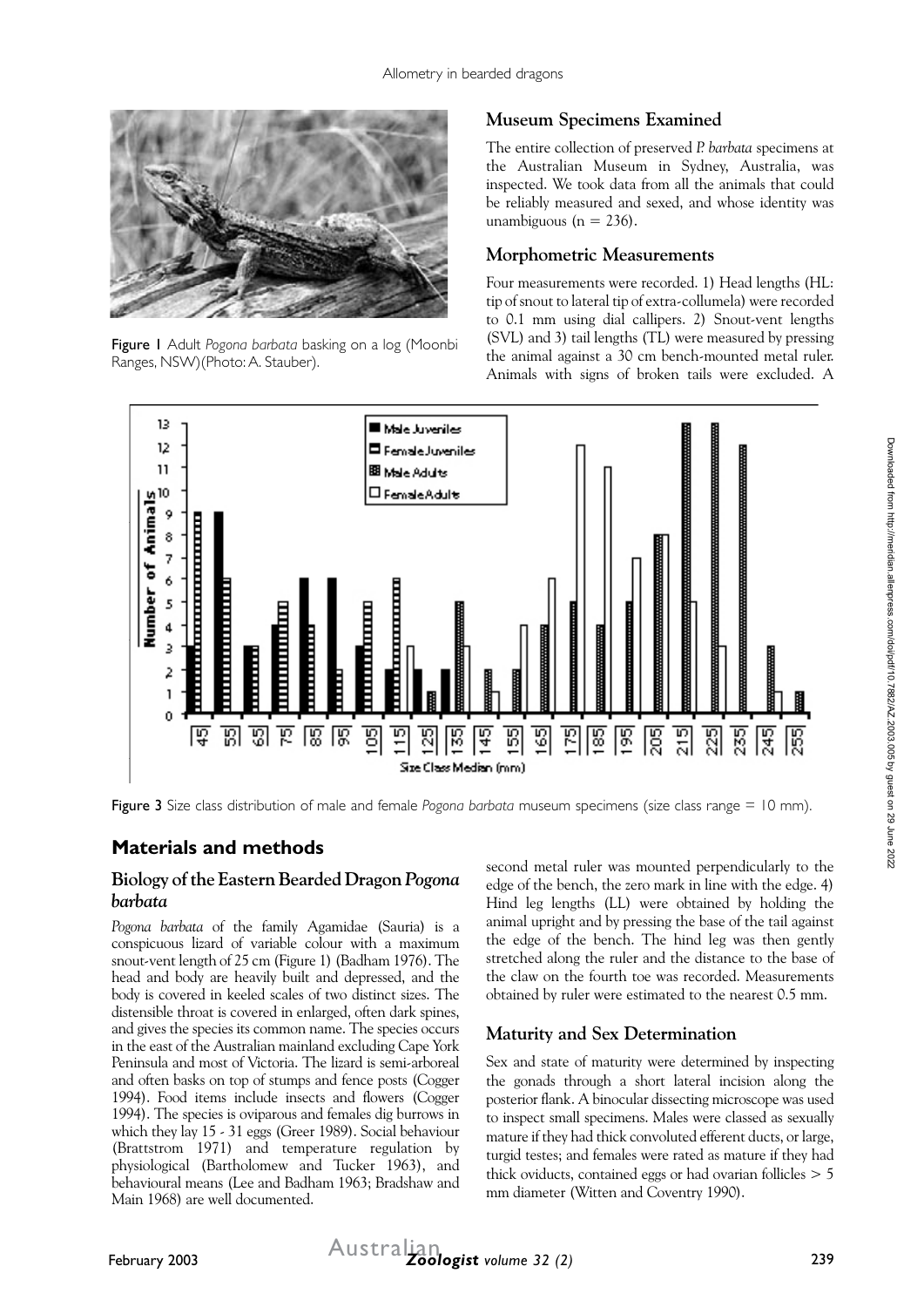#### **Geographic Location of Specimens and Separation of Animal Groups**

To investigate possible links between climate and morphometrics, we identified three regional groups along the east-west rainfall gradient using all New South Wales (NSW) specimens. Average annual rainfall isohyets (Bureau of Meteorology 1995) were used as separators. The western group (W) included all animals west of the 600 mm isohyet, the eastern group (E) included all animals east of the 800 mm isohyet, and the central group was made up of all animals in between (Figure 2).

#### **Data Analyses**

Mann-Whitney tests were applied to compare absolute measurements (SVL, TL, HL, LL) between the sexes. Allometric coefficients were calculated using reduced major axis regressions. While Model II regressions (Zar 1996) are preferred when a functional relationship is to be estimated (Fairbairn 1997), this study presents Model I results to facilitate comparison with other published data. This choice was justified by the high  $r^2$  values obtained in most cases. All values quoted are components of the linear equivalent of Huxley's (1932) formula: ln y  $=$  ln a + b ln x; where x is always snout-vent length (SVL), y is the size of the differentially growing organ

(such as tail length) and b is the allometric coefficient. The intercept a is generally regarded as biologically meaningless (see Gould 1966). In this paper, all values except b are expressed as the equivalent of their natural logarithms (ln). Two-tailed t-tests were applied to test for allometry by comparing allometric coefficients to the isometric coefficient of one (Zar 1996). Juveniles and adults were analysed separately.

In order to test for sexual shape dimorphism, homogeneity of slopes was tested using General Linear Models (GLMs), and where appropriate, intercepts were compared using Analyses of Covariance (ANCOVA) (SYSTAT 1996). The factor in the models was sex and the covariate was ln SVL.

Sexual dimorphism was investigated within and among three different NSW regions to explore geographic differences. Adult SVLs were compared among regions and sexes using Mann-Whitney and Kruskal-Wallis tests. To investigate interactions between factors, sexual dimorphism was analysed with two-factor ANOVA and two-factor ANCOVA (factors: sex, region, covariate where applicable: ln SVL). To allow comparison of body shape among the three regional groups and among both sexes, GLMs and ANCOVAs were utilised in the same way as described in the previous section.

Table 1 Sizes, sexual size dimorphism statistics and model I regression coefficients for 3 body parts in *Pogona barbata,* compared to snout-vent length. The coefficients a and b are components of Huxley's (1932) formula. Significance at the allometric coefficient b indicates that the relationship is not isometric ( $b \ne 1$ ); n is the sample size. Adjusted  $r^2$  values are given; significance is indicated as \*\*\* (99% confidence level).

| Body Part  |      |        | Median Length (mm) |             | Sexual Size Dimorphism                                                                                                                                                                                                                                            | Model I Regression (sexes combined) $(x = \ln SVL)$ |                          |                     |  |
|------------|------|--------|--------------------|-------------|-------------------------------------------------------------------------------------------------------------------------------------------------------------------------------------------------------------------------------------------------------------------|-----------------------------------------------------|--------------------------|---------------------|--|
|            | n    | Males  | <b>Females</b>     | U statistic | D                                                                                                                                                                                                                                                                 | r                                                   | In $a \pm S.E$ .         | $b \pm S.E.$        |  |
| <b>SVL</b> | 236  | 793    | 63.0               | 14356       | $<$ 0.003***                                                                                                                                                                                                                                                      | -                                                   | $\overline{\phantom{a}}$ |                     |  |
| Head       | 233  | 242.3  | 238.0              | 14130       | $\leq 0.001$ ***                                                                                                                                                                                                                                                  | 0.99                                                | $-0.64 + 0.02$           | $0.85 \pm 0.01$ *** |  |
| Leg        | 22 I | 292.5  | 28 I.O             | 3685        | $\leq 0.001$ ***                                                                                                                                                                                                                                                  | 0.99                                                | $-0.06 + 0.03$           | $0.88 \pm 0.01$ *** |  |
| Tail       | 232  | 24 I.O | 208.8              | 4 34        | $\leq$ 00 $\leq$ $\leq$ 00 $\leq$ $\leq$ $\leq$ $\leq$ $\leq$ $\leq$ $\leq$ $\leq$ $\leq$ $\leq$ $\leq$ $\leq$ $\leq$ $\leq$ $\leq$ $\leq$ $\leq$ $\leq$ $\leq$ $\leq$ $\leq$ $\leq$ $\leq$ $\leq$ $\leq$ $\leq$ $\leq$ $\leq$ $\leq$ $\leq$ $\leq$ $\leq$ $\leq$ | 0.98                                                | $-0.45 + 0.04$           | $0.97 \pm 0.01$ *** |  |

Table 2 Model I regression coefficients for head, leg and tail lengths in *Pogona barbata* juveniles and adults, compared to snout-vent length. The coefficients a and b are components of Huxley's (1932) formula. Significance at the allometric coefficient b indicates that the relationship is not isometric (b  $\neq$  1); n is sample size. Adjusted r<sup>2</sup> values are given; significance is indicated as \*\*\* (99% confidence level) and \*\* (95% confidence level).

| Sex     | Size Class                     | Body Part (y) | n  | r <sup>2</sup> | In $a \pm S.E$ . | b±S.E.             |
|---------|--------------------------------|---------------|----|----------------|------------------|--------------------|
| Males   | <i><u><b>Juveniles</b></u></i> | Head          | 40 | 0.99           | $-0.62 + 0.1$    | $0.84 \pm 0.02***$ |
|         | Adults                         | Head          | 76 | 0.95           | $-0.88 + 0.1$    | $0.90 \pm 0.02***$ |
|         | <i><u><b>Juveniles</b></u></i> | Leg           | 40 | 0.97           | $-0.25 \pm 0.1$  | $0.92 \pm 0.03***$ |
|         | Adults                         | Leg           | 74 | 0.92           | $0.29 + 0.2$     | $0.82 \pm 0.03***$ |
|         | <i>luveniles</i>               | Tail          | 40 | 0.98           | $-0.06 + 0.1$    | $1.09 \pm 0.03***$ |
|         | Adults                         | Tail          | 76 | 0.91           | $1.25 \pm 0.2$   | $0.81 \pm 0.03***$ |
| Females | <i><u><b>luveniles</b></u></i> | Head          | 40 | 0.99           | $-0.57 \pm 0.1$  | $0.82 \pm 0.01***$ |
|         | Adults                         | Head          | 63 | 0.92           | $-0.58 + 0.2$    | $0.83 \pm 0.03***$ |
|         | <i>luveniles</i>               | Leg           | 40 | 0.99           | $-0.01 + 0.7$    | $0.86 \pm 0.02***$ |
|         | Adults                         | Leg           | 62 | 0.82           | $0.52 + 0.4$     | $0.77 \pm 0.05***$ |
|         | <i>luveniles</i>               | Tail          | 40 | 0.97           | $-0.15 \pm 0.1$  | $1.11 \pm 0.03***$ |
|         | Adults                         | Tail          | 63 | 0.85           | $1.37 \pm 0.2$   | $0.78 \pm 0.04***$ |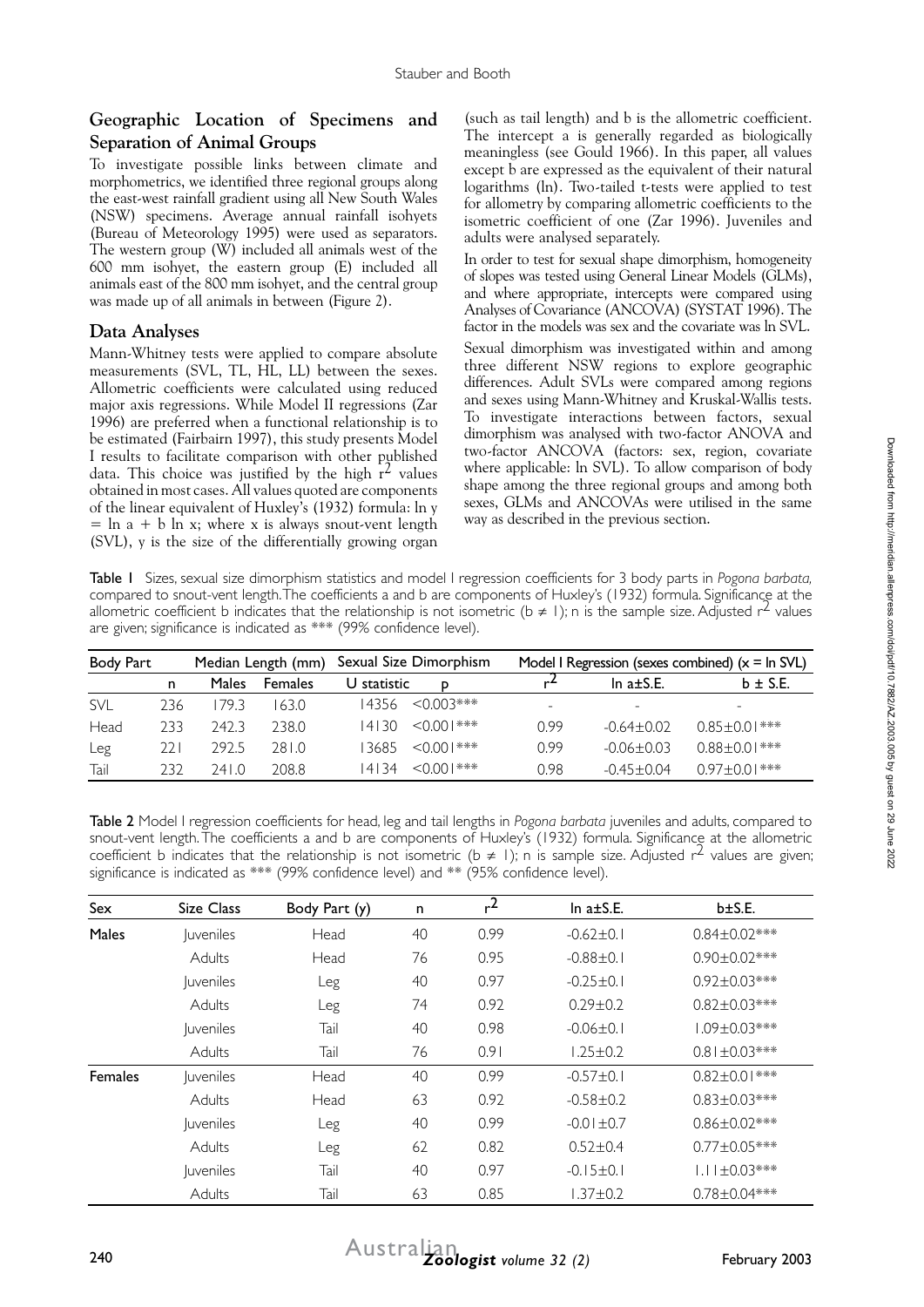# **Results**

## **Sexual Size Dimorphism, Size at Maturity and Sex Ratios**

Mean male SVL was  $161\pm6.0$  (S.E.,  $n=118$ ) mm, ranging from 42-255 mm, and maturity was attained between 127.5 mm and 135.5 mm SVL. In females, mean SVL was 142±5.9 (n=101) mm, ranging from 41-249 mm, and maturity was attained between 110.5 mm and 119.5 mm SVL. Size class distribution (Figure 3) and statistical analyses revealed that males were the larger sex and that all their measured body parts grew longer than in females (medians in Table 1). Overall, 50% of juveniles were males (40 males : 40 females), and 55% of adults were males (78 males : 64 females). Sex ratios did not significantly differ from a 1:1 ratio in both juveniles (exactly 1:1) and adults ( $\chi^2$ <sub>1</sub> = 1.38; p > 0.05).

#### **Allometry and Sexual Shape Dimorphism**

The Model I regression values for the species are presented in Table 1. Head, leg and tail lengths were in negative allometry relative to snout-vent length; that is, the three body parts became relatively smaller with increasing body length.

Allometry for head length was negative in juveniles and adults of both sexes. However, the allometric coefficient for head length in adult males was significantly higher than in juveniles (Table 2). Mean juvenile head length was the same in both sexes, but adult males had relatively longer heads than mature females (Table 3). Allometry for leg length was negative in juveniles and adults of both sexes (Table 2). Sexual dimorphism in leg length became evident after maturity, with male limbs being longer (Table 3). A change in tail allometry coincided with the onset of maturity: tail length was in positive allometry in juveniles, but was in negative allometry in adults (Table 2). Sexual dimorphism in tail length occurred in adults only, with tails of males being relatively longer (Table 3). Over the whole range of sizes, sexual dimorphism was seen in all three measurements (Table 3). Males had relatively longer heads, legs and tails.



Figure 2 Three NSW groups of *Pogona barbata* as defined by the local rainfall pattern. Letters indicate the locations of specimens and indicate membership of western (W), central (C) and eastern (E) group. The grey lines roughly follow the 600 and 800 mm rainfall isohyets.

## **Sexual Dimorphism and Allometry in Three Regional Groups**

One hundred and eighty four animals from NSW in the collection were considered suitable for examination. The size range of males and females were similar in each group. Two-factor ANOVA and ANCOVA suggested that there was no significant sex by region interaction on each length measurement (lnSVL:  $F = 0.07$ , d.f. = 2, p = 0.93; lnHL:  $F = 1.67$ , d.f. = 2, p = 0.19; lnLL:  $F = 1.18$ , d.f. = 2, p = 0.31;  $lnTL: F = 0.71$ ,  $d.f. = 2$ ,  $p = 0.50$ ). Adult males were significantly larger in each regional group (west:  $U = 663$ , p  $= 0.001$ ; centre: U = 231, p = 0.019; east: U = 800, p = 0.008). Western adult males were significantly larger than males elsewhere  $(H = 6.22, d.f. = 2, p = 0.045)$  while SVLs of females were similar among regions  $(H = 3.24, d.f. = 2, p$ = 0.198). Median adult sizes are shown in Table 4.

In the absence of significant sex by region interactions, each group was analysed consistent with the previous analyses of the animals across their full distribution range. In the western group, heads and legs were proportionately longer in males than in females, no dimorphism was

Table 3 Sexual shape dimorphism in *Pogona barbata.* Analyses of covariance were carried out over the whole range of sizes (All), and juveniles and adults separately. The covariate is snout-vent length (In transformed). a and b are components of Huxley's (1932) formula. Significance is indicated as \*\*\* (99% confidence level).

| Size Class    | Body Part |     | Comparison of slopes (b) |             |             | Comparison of elevations (ln a) |  |  |
|---------------|-----------|-----|--------------------------|-------------|-------------|---------------------------------|--|--|
|               |           | n   | F-statistic              | P           | F-statistic | P                               |  |  |
| All           | Head      | 216 | 20.09                    | $0.000$ *** | $2 -$       | $2 -$                           |  |  |
|               | Leg       | 209 | 23.08                    | 0.081       | 26.91       | 20.009***                       |  |  |
|               | Tail      | 216 | 20.20                    | 0.655       | 10.22       | 20.002***                       |  |  |
| Juveniles     | Head      | 280 | 20.62                    | 0.433       | 23.07       | 20.084                          |  |  |
|               | Leg       | 280 | 23.42                    | 0.068       | 21.36       | 20.248                          |  |  |
|               | Tail      | 280 | 20.16                    | 0.693       | 20.76       | 20.387                          |  |  |
| <b>Adults</b> | Head      | 139 | 23.33                    | 0.070       | 56.25       | $<0.001***$                     |  |  |
|               | Leg       | 136 | 20.97                    | 0.330       | 14.02       | $<0.00$   ***                   |  |  |
|               | Tail      | 139 | 20.42                    | 0.520       | 25.71       | $<0.00$   ***                   |  |  |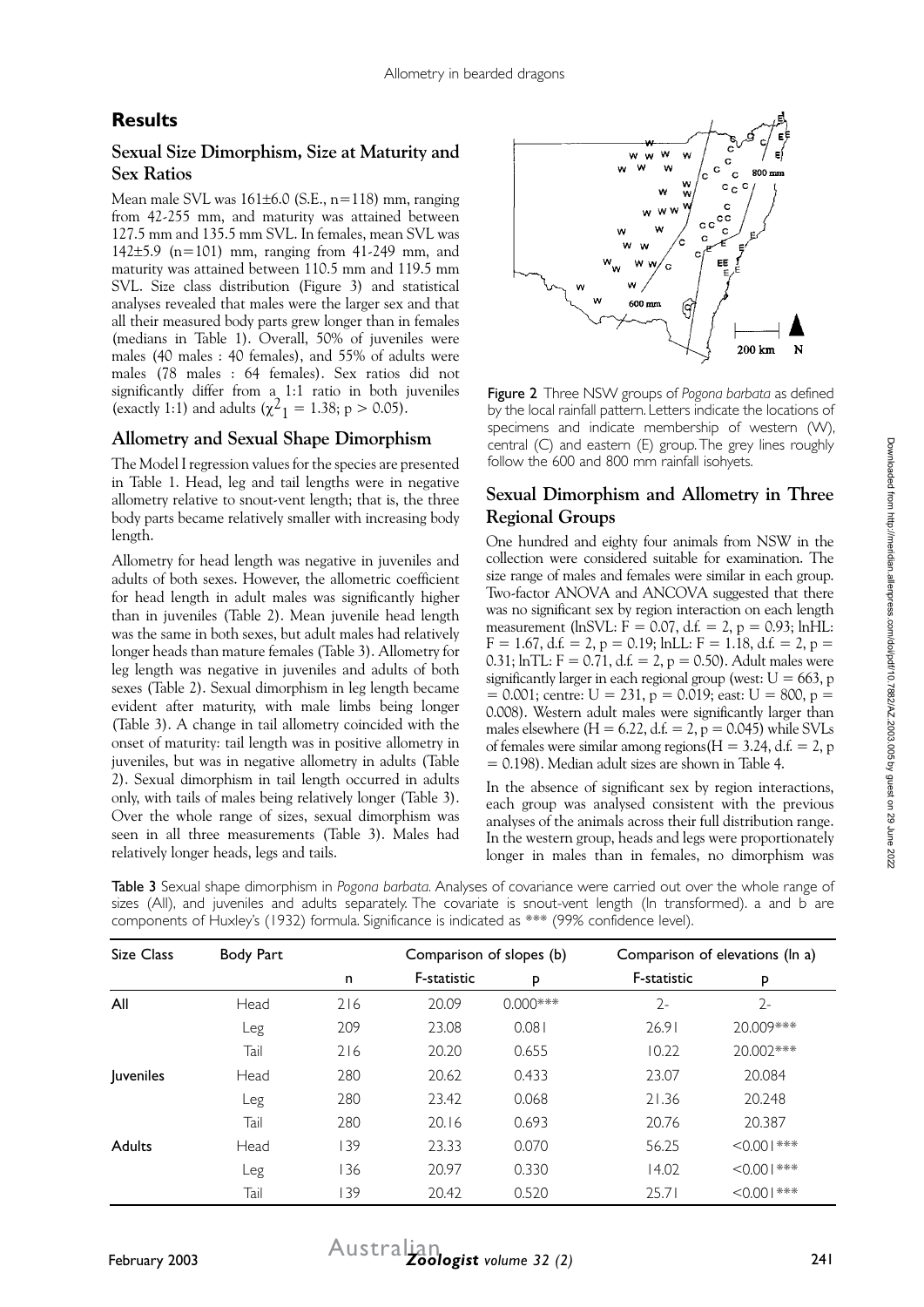Table 4 Adult sizes of *Pogona barbata* for each sex in three NSW groups.

| Animal Group   | n               | median SVL (mm) |
|----------------|-----------------|-----------------|
| West Males     | 74              | 221             |
| West Females   | 19              | 184             |
| Centre Males   | 13              | 211             |
| Centre Females | $\overline{14}$ | 178             |
| East Males     | 26              | 714             |
| East Females   | 74              | 89              |

evident in tail length (Table 5). The central group showed no sexual shape dimorphism in head, leg and tail lengths. Males in the east had longer heads and tails, but leg lengths were similar between the sexes. Except for tail proportions in most cases, regression coefficients showed negative allometry in each tested relationship (Table 6).

#### **Regional Group Differences within Males and Females**

Group differences within the sexes are summarised in Table 5 (regression coefficients in Table 6). Heads were proportionately smaller in western males, but of similar size in males of the central and eastern group. Relative leg length did not differ between the western and central groups, but eastern males had proportionately longer legs than males in the other groups. In males, relative tail length was similar among the three groups. Western females had proportionately smaller heads than eastern females and relative head size of the central group did not differ in comparison to females of the other groups. The legs were shortest in the western females, and of equal length in the centre and east. In females, tail length was similar between the three groups.

Table 5 Shape dimorphism among and within sexes in three NSW *Pogona barbata* regional groups. Analyses are onefactor ANCOVAs, where the covariate is snout-vent length (ln transformed). a and b are components of Huxley's (1932) formula. Significance is indicated as \*\*\* (99% confidence level) and \*\* (95% confidence level).

| Group          | <b>Body Part</b> |    | Comparison of slopes (b) |            | Comparison of elevations (ln a) |                  |
|----------------|------------------|----|--------------------------|------------|---------------------------------|------------------|
|                |                  | n  | F-statistic              | p          | F-statistic                     | P                |
| West           | Head             | 50 | 1.57                     | 0.217      | 14.06                           | $0.005***$       |
|                | Leg              | 49 | 0.95                     | 0.334      | 26.32                           | $0.015**$        |
|                | Tail             | 51 | 0.07                     | 0.792      | 21.42                           | 0.240            |
| Centre         | Head             | 53 | 0.30                     | 0.588      | 1.6                             | 0.210            |
|                | Leg              | 53 | 0.43                     | 0.512      | 10.06                           | 0.810            |
|                | Tail             | 52 | 0.02                     | 0.894      | 10.34                           | 0.560            |
| East           | Head             | 79 | 9.02                     | $0.004***$ |                                 |                  |
|                | Leg              | 76 | 0.27                     | 0.604      | 11.20                           | 0.276            |
|                | Tail             | 77 | 0.04                     | 0.840      | 18.62                           | $0.004***$       |
| <b>Males</b>   | Head             | 92 | 2.03                     | 0.138      | 14.90                           | $0.010**$        |
|                | Leg              | 90 | 0.33                     | 0.717      | 10.04                           | $< 0.001$ ***    |
|                | Tail             | 92 | 2.34                     | 0.103      | 11.50                           | < 0.228          |
| <b>Females</b> | Head             | 89 | 1.78                     | 0.175      | 14.73                           | $0.011**$        |
|                | Leg              | 88 | 0.79                     | 0.459      | 10.65                           | $\leq 0.001$ *** |
|                | Tail             | 89 | 0.49                     | 0.612      | 10.49                           | < 0.617          |

Table 6 Summary of model I regression analyses for male and female *Pogona barbata* from three different NSW regions. The coefficients a and b are components of Huxley's (1932) formula. The independent variable is snout-vent length (ln transformed); n is sample size. Significance at the allometric coefficient b indicates that the relationship is not isometric (b  $\neq$  1). Adjusted r<sup>2</sup> values are given; significance is indicated as \*\*\* (99% confidence level).

| Group       | Body Part | Males          |           |                  |                     | <b>Females</b> |                  |                  |                     |
|-------------|-----------|----------------|-----------|------------------|---------------------|----------------|------------------|------------------|---------------------|
|             | v         | n              | $^{\sim}$ | In $a \pm S.E$ . | $b \pm S.E.$        | n              | r <sup>2</sup>   | In $a \pm S.E$ . | $b \pm S.E.$        |
| <b>West</b> | Head      | 26             | 21.0      | $-0.83 \pm 0.1$  | $0.88 \pm 0.01***$  | 24             | 0.99             | $-0.72 \pm 0.1$  | $0.85 \pm 0.02***$  |
|             | Leg       | 25             | 0.99      | $-0.14 \pm 0.1$  | $0.89 \pm 0.01$ *** | 24             | 0.98             | $-0.03 + 0.1$    | $0.86 \pm 0.03***$  |
|             | Tail      | 27             | 0.99      | $-0.70 \pm 0.1$  | $0.92 \pm 0.02$ *** | 24             | 0.95             | $-0.62 \pm 0.2$  | $0.93 \pm 0.04$     |
| Centre      | Head      | 24             | 0.99      | $-0.78 + 0.1$    | $0.88 \pm 0.02$ *** | 28             | 0.1              | $-0.60 + 0.1$    | $0.83 \pm 0.01$ *** |
|             | Leg       | 24             | 0.99      | $-0.12+0.1$      | $0.89 \pm 0.02***$  | 29             | 0.99             | $-0.05 + 0.1$    | $0.88 \pm 0.02$ *** |
|             | Tail      | 24             | 0.99      | $-0.45 \pm 0.1$  | $0.97 + 0.02$       | 29             | 0.97             | $-0.47 \pm 0.1$  | $0.96 \pm 0.03$     |
| East        | Head      | 42             | 21.0      | $-0.66 \pm 0.0$  | $0.85 \pm 0.01$ *** | 37             | $\overline{0}$ . | $-0.52 \pm 0.0$  | $0.82 \pm 0.01***$  |
|             | Leg       | 4 <sup>1</sup> | 0.99      | $-0.17+0.1$      | $0.91 \pm 0.01$ *** | 35             | 0.99             | $-0.13 \pm 0.1$  | $0.90 \pm 0.01***$  |
|             | Tail      | 4 <sup>1</sup> | 0.99      | $-0.40 \pm 0.1$  | $0.98 + 0.01$       | 36             | 0.99             | $-0.39 \pm 0.1$  | $0.98 + 0.02$       |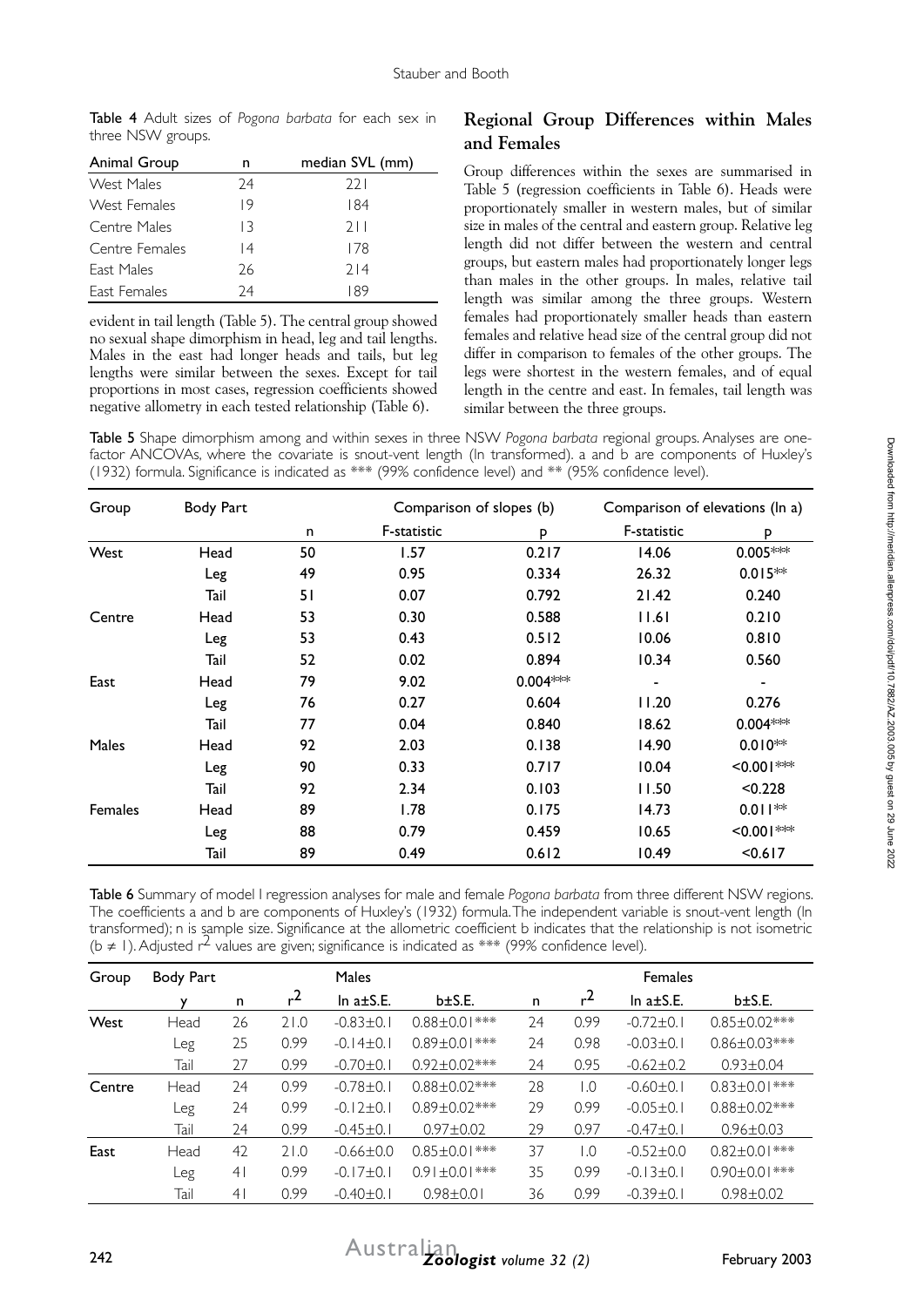# **Discussion**

#### **Size at Maturity and Sex Ratios**

In *P. barbata*, males matured at larger body sizes (mean  $SVL = 131.5$  mm) than did females (mean  $SVL = 115.0$ mm). In light of our results, the SVL of 95 mm of a single mature male *P. barbata* by Witten and Coventry (1990) appears exceptionally short. Badham (1976) classed *P. barbata* males and females with a SVL of less than 130 mm as juveniles, and stated that females reach sexual maturity at 130 mm SVL. It is not clear from her publication how the author arrived at such a conclusion. While size at maturity in males was consistent with Badham's (1976) statement, we found it not applicable to females.

#### **Sexual Size Dimorphism**

Badham (1976) reported that male *P. barbata* attain longer SVLs than females, however the present study provides a more detailed examination of sexual dimorphism in the species. Adult *P. barbata* males were larger than females and had proportionately larger heads, legs and tails. It appears that sexual size dimorphism in *P. barbata* is, at least in part, achieved by males maturing at a larger size.

Our results contrast with the general trend for larger females among amphibians and reptiles (Fairbairn 1997). While the direction of sexual size dimorphism may be consistent within some broad phylogenetic groups (Shine 1978; Fitch 1981) these results and data collated by Greer (1989) suggest that such a generalisation may not hold for the family of Agamidae.

Differentiation of reproductive roles, differences in parental investment and the relationship between mating frequency and reproductive success (Fairbairn 1997) can lead to sexual dimorphism. Strong intrasexual selection on males can also be the primary selective advantage responsible for dimorphism (Shine 1994). Sexual size differences could also be influenced by age structure of a population. Growth in reptiles is continuous (Shine and Charnov 1992), therefore the situation where males live longer than females could produce a population in which males are the larger sex. Alternatively, different growth rates between the sexes could produce differences in adult sizes. Egg production may result in slower growth in females. Possible causes underlying size dimorphism in *P. barbata* could be tested by ageing individuals and obtaining growth rates of wild populations.

#### **Allometry and Sexual Shape Dimorphism**

Juvenile *P. barbata* had relatively longer heads, legs and tails than adults. Allometric rates seemingly corresponded to absolute size of the part under consideration, thus the allometric coefficient was lowest for head length, followed by leg length, and allometry in tail length was highest. Witten (1985) obtained similar results for leg and tail lengths of *P. barbata* and *P. vitticeps*.

Negative allometry of the head as observed in *P. barbata* is common among *Pogona* (Witten 1994), and indeed most other vertebrates (Rensch 1960). Reflecting the pattern observed in *P. vitticeps* (Witten 1994), allometry in head

size was higher in adult male *P. barbata* than in juveniles. Similar results were found in Frillneck Lizards *Chlamydosaurus kingii*, where allometry in jaw length increases in large adults (Christian *et al.* 1995). The increased allometric rate for head size was not observed in adult females, and is thus considered one of the factors responsible for sexual dimorphism.

Larger head sizes in males was also reported for other congeners (Witten 1994). Analysis of prey item sizes in juveniles and adults of both genders would show whether the allometric pattern is related to ecological niche diversification. Alternatively or in addition, intrasexual social behaviour may favour larger heads in males, but it remains unknown whether intrasexual social behaviour is equally important in females. As Kästle (1966) pointed out, antagonistic social behaviour in agamids can vary greatly between the sexes.

Allometry for leg length in *P. barbata* was negative in both juveniles and adults, however in adults, males had proportionately longer legs than females. These results reflect those obtained from other *Pogona* (Witten 1994), and support the claim that negative allometry in hind leg growth is the norm amongst most species of Australian agamids (Witten 1985). Leg allometry in lizards is influenced by two contrasting factors. The sprawling limb posture leads to long outlevers, requiring more muscle force to keep joints in equilibrium, unless the limbs are short (Christian and Garland 1996). Consequently, size-related decreases in leg length could be expected with increasing body size. However, shorter limbs affect sprinting and jumping ability (Christian and Garland 1996). We suspect that juvenile *P. barbata*, lacking spines and effective displays, rely on fleeing to avert danger, whereas spines and adult behaviours such as "freezing" when threatened with beard extended (Greer 1989), seem to fit the allometric pattern where running ability becomes relatively less important as animal size increases.

Allometry for tail length in juveniles was positive, whereas in adults it was negative. Similarly a change in the direction of tail allometry coinciding with the onset of maturity also occurs in *P. minor* (Witten 1994). It is not unusual that breaks in allometric patterns occur with maturity (see Gould 1966 for other examples). Tail allometry in *Pogona* is not strong but variable. Witten (1994) placed *P. barbata* within an intermediate group together with *P. vitticeps* and *P. nullarbor.* Greer (1989) suggested that tails may serve to counterbalance body weight in active agamids, but these active species have relatively much longer tails than the sedentary *P. barbata*. Negative allometry in tail length may thus again reflect the species' reliance on defence posture (Brattstrom 1971) and "freezing" (Greer 1989) rather than running from danger.

Sexual dimorphism in tail length was expressed in adults only, with males having relatively longer tails. The adaptive significance of these findings is not clear, but it is possible that a longer tail in males serves to counterbalance the bigger head, or to accommodate the hemipenes.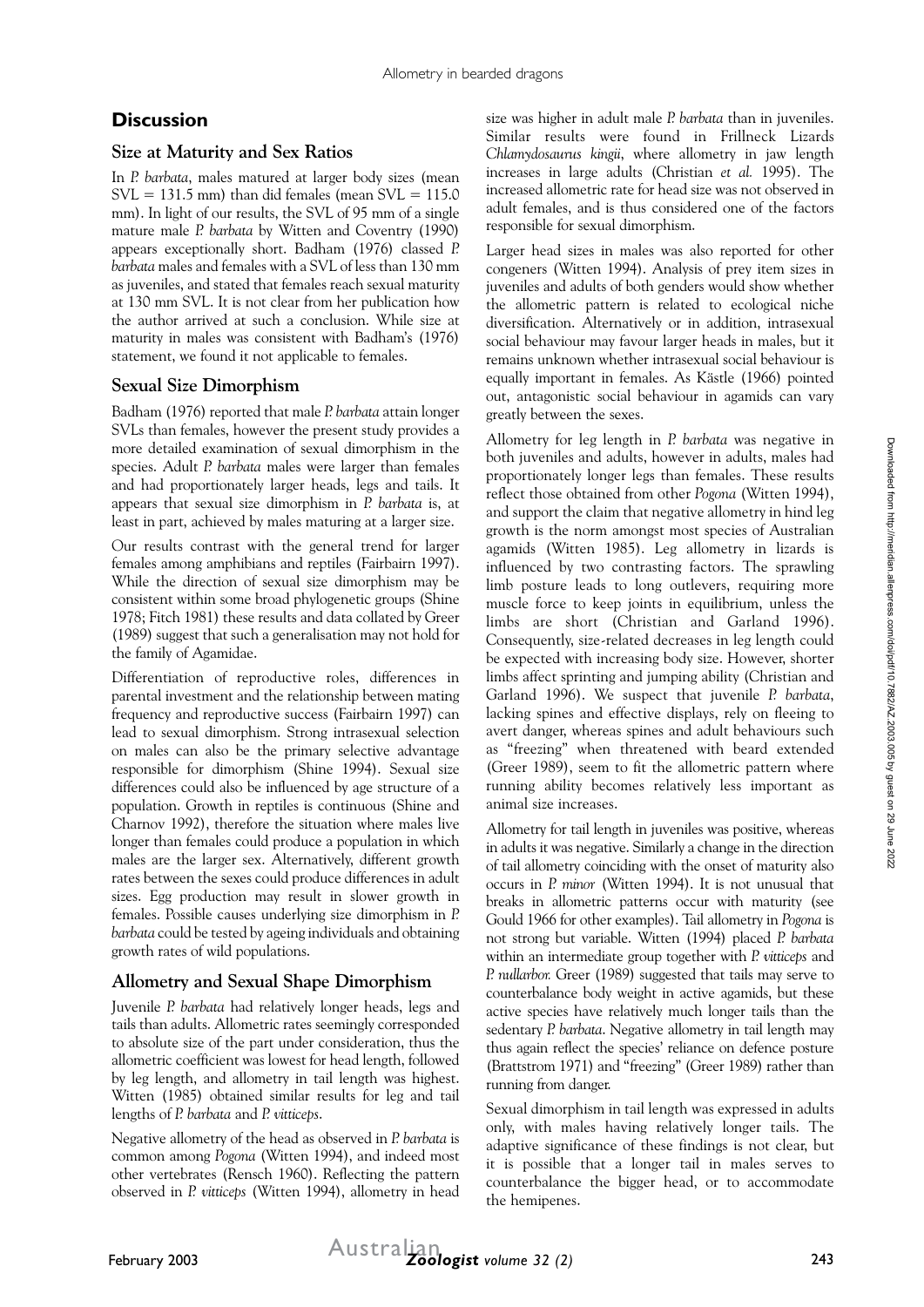#### **Geographic Variation**

Males were the larger sex within each region, and males were largest in the West. Allometries for head and leg length were negative whereas tail proportions generally remained constant in each of the three regions. Males in western NSW had larger heads and longer legs than females in the same region, whereas eastern males had larger heads and longer tails than females, and central animals showed no sexual dimorphism in head, leg and tail length.

Using ratios, Badham (1976) reported that females from a small area, constituting part of the western group in this report, had relatively shorter tails than males. This is contrary to the results obtained in our study for this particular group, where relative tail length did not vary among the sexes. Tail growth in western females, however, showed greater variability than measurements from the other regions.

Within-sex comparisons revealed that relative head and leg length decreased in both sexes with increasing distance from the coast. Within each sex, relative tail lengths did not vary among the regions.

Apart from rainfall, regional variation may be related to food type and availability, predation, population density and other climatic factors. At least some of the observed geographic variation may reflect ecological niche diversification. Geographic variation in head size in *Anolis*  lizards (Schoener 1967) is related to the size of prey items. The influence of environmental differences on leg length requires further studies. Unexplained geographic variation in sexual dimorphism also occurs in *C. kingii* (Christian *et al.* 1995).

The ecological and evolutionary significance of sexual dimorphism and geographic variation in *P. barbata* remain obscure. We suggest that a combination of genetic drift and phenotypic responses are likely causes of these variations. It remains to be seen whether the observed allometric patterns are due to functional relationships or phylogenetic conservatism.

These geographic differences highlight a problem that arises when attempting to generalise allometry and sexual dimorphism for a species from limited samples. Some doubts arise about the suitability of allometry in phylogeny, as extensive sampling would be required across a species range. Allometry however can be a useful, even predictive tool, in population studies, and appropriately scaled community and ecosystem studies (eg. Cyr and Pace 1993).

## **Acknowledgements**

We thank A. Greer (Australian Museum) for his assistance and encouragement throughout this project; Dr. D. Morrison (UTS) for making useful suggestions on data analysis; P. Harlow who helped with the sexing of

## **References**

**Badham, J.A. 1976**. The *Amphibolurus barbatus* species-group (Lacertilia: Agamidae). *Australian Journal of Zoology* **24**: 423- 43.

**Bartholomew, G.A. and Tucker, V.A. 1963**. Control of changes in body temperature, metabolism, and circulation by the agamid lizard, *Amphibolurus barbatus*. *Physiological Zoology*  **36**: 199-218.

**Bradshaw, S.D. and Main, A.R. 1968**. Behavioural attitudes and regulation of temperature in *Amphibolurus* lizards. *Journal of Zoology (London)* **154**: 193-221.

**Brattstrom, B.H. 1971**. Social and thermoregulatory behaviour of the bearded dragon, *Amphibolurus barbatus*. *Copeia* **1971**: 484-97.

**Bureau of Meteorology. 1995**. *Average Annual Rainfall, NSW.* Prepared by Climate and Consultancy, Bureau of Meteorology, NSW.

**Christian, A. and Garland, T. 1996**. Scaling of limb proportions in monitor lizards (Squamata: Varanidae). *Journal of Herpetology*  **30**: 219-30.

**Christian, K., Bedford, G. and Griffiths, A. 1995**. Frillneck lizard morphology: comparisons between sexes and sites. *Journal of Herpetology* **29**: 576-83.

**Cogger, H.G. 1994**. *Reptiles and Amphibians of Australia.* 5th Edition. Reed, Sydney.

**Cuvier, G.L.C.F.D. 1829**. *Le regne animal.* 2nd Edition. Volume 2, Deterville, Paris.

juveniles, C. Stauber for translating a paper, and S. Ellis and L. Collison for reviewing earlier drafts. We also thank the editor B. Law, P. Harlow and an anonymous reviewer for comments on the manuscript.

**Cyr, H. and Pace, M.L. 1993**. Allometric theory: extrapolations from individuals to communities. *Ecology* **74**: 1234-45.

**Fairbairn, D.J. 1997**. Allometry for sexual size dimorphism: pattern and process in the coevolution of body size in males and females. *Annual Review of Ecology and Systematics* **28**: 659-87.

**Fitch, H.S. 1981**. Sexual size differences in reptiles. *Miscellaneous Publications. University of Kansas Museum of Natural History* **70**: 1-72.

**Gould, S.J. 1966**. Allometry and size in ontogeny and phylogeny. *Biological Reviews. Cambridge Philosophical Society* **41**: 587-640.

**Greer, A.E. 1989**. *The Biology and Ecology of Australian Lizards.* Surrey Beatty & Sons, Sydney.

**Huxley, J.S. 1932**. *Problems of Relative Growth.* Methuen, London.

**Kästle, W. 1966**. Beobachtungen an ceylonischen Taubagamen. *Salamandra* **2**: 78-87.

**Lee, A.K. and Badham, J.A. 1963**. Body temperature, activity, and behaviour of the agamid lizard, *Amphibolurus barbatus*. *Copeia* **1963**: 387-94.

**Patchell, F.C. and Shine, R. 1986**. Food habits and reproductive biology of the Australian legless lizards (Pygopodidae). *Copeia*  **1986**: 30-9.

**Rensch, B. 1960**. *Evolution Above the Species Level.* Columbia

Downloaded from http://meridian.allenpress.com/doi/pdf/10.7882/AZ.2003.005 by guest on 29 June 2022 Downloaded from http://meridian.allenpress.com/doi/pdf/10.7882/AZ.2003.005 by guest on 29 June 2022